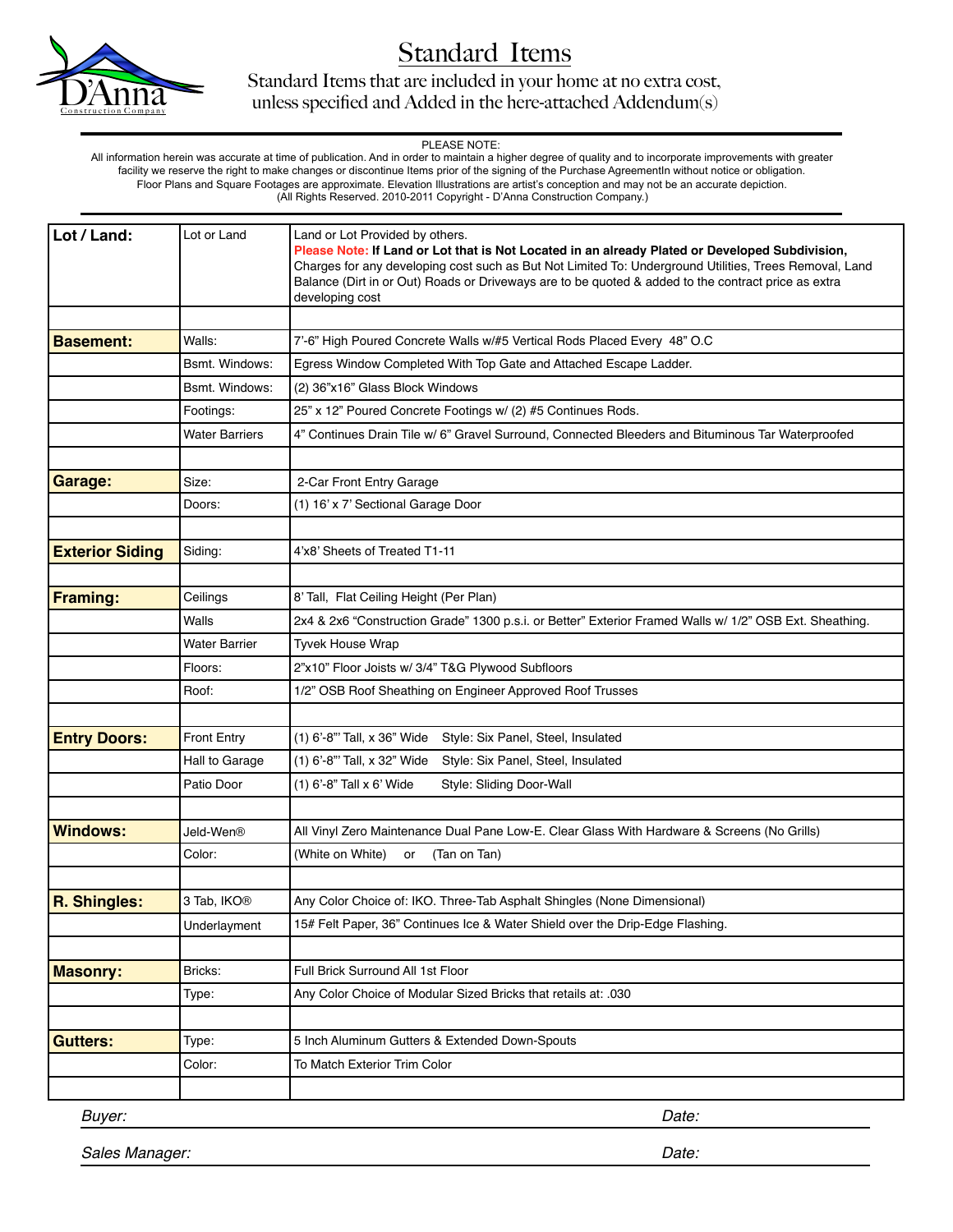

Standard Items that are included in your home at no extra cost, unless specified and Added in the here-attached Addendum(s)

#### PLEASE NOTE:

 All information herein was accurate at time of publication. And in order to maintain a higher degree of quality and to incorporate improvements with greater facility we reserve the right to make changes or discontinue Items prior of the signing of the Purchase AgreementIn without notice or obligation. Floor Plans and Square Footages are approximate. Elevation Illustrations are artist's conception and may not be an accurate depiction. (All Rights Reserved. 2010-2011 Copyright - D'Anna Construction Company.)

| Cabinets:                                    |                     | Any Choice of Lafata or Phoenix Cabinets For a Total Retail Price of \$6,000 |  |
|----------------------------------------------|---------------------|------------------------------------------------------------------------------|--|
|                                              |                     |                                                                              |  |
|                                              |                     |                                                                              |  |
| <b>Plumbing:</b>                             | Gas Lines To:       | Furnace, Water Heater, Fireplace & Dryer                                     |  |
|                                              | <b>Water Heater</b> | 50 Gal High Efficiency Power Vented Hot Water Heater                         |  |
|                                              |                     |                                                                              |  |
|                                              | Sump Pump           | 1/3 HP Cast Iron Submersible Sump Pump                                       |  |
|                                              | Ext. Spigots        | 2 Exterior Hose Bibb's                                                       |  |
|                                              | <b>Kitchen</b>      |                                                                              |  |
|                                              | Sink                | 33" Stainless Steel Sink. 50/50 Double Bowl                                  |  |
|                                              | Faucet              | Stainless Steel Single Handle Pull-Out Faucet                                |  |
|                                              | <b>Laundry R</b>    |                                                                              |  |
|                                              | <b>Sink</b>         | White Utility Tub w/Legs                                                     |  |
|                                              | <b>Washer Box</b>   | Wall Inserted Washer Box                                                     |  |
|                                              | <b>Bathrooms</b>    |                                                                              |  |
|                                              | <b>Sinks</b>        | Single Over-Mount Sinks COLOR: White                                         |  |
|                                              | <b>Faucets</b>      | Single Hole Faucets                                                          |  |
|                                              | Tubs / Shower       | Choice of a 3'x5' Shower or a 5' Soaker-Tub                                  |  |
|                                              |                     |                                                                              |  |
| <b>Heating Cooling</b>                       |                     |                                                                              |  |
|                                              | Furnace             | 90%+ High Efficiency Furnace                                                 |  |
|                                              | CO.MS Detect        | Carbon Monoxide/Smoke Detectors Battery Operated / Interconnected            |  |
|                                              | <b>Bath Fans</b>    | Exhaust Bath Fans in all Baths                                               |  |
|                                              | Thermostat          | Regular Thermostat                                                           |  |
|                                              |                     |                                                                              |  |
|                                              |                     |                                                                              |  |
|                                              |                     |                                                                              |  |
| <b>Electric:</b>                             | Amp Service:        | 150 Amp Electrical Service                                                   |  |
|                                              | Light Package:      | Receptacles, Overhead Lights. Coach lights, Switches & GFCI (per code)       |  |
|                                              | 220 Line:           | 220 Line At Range                                                            |  |
|                                              | Circuits:           | Hood Fan Or Microwave Circuit (Above Range)                                  |  |
|                                              | Fans                | Paddle Fan In Great Room                                                     |  |
|                                              |                     |                                                                              |  |
| If Homeowner Will Supply Electrical Fixtures |                     |                                                                              |  |

(Homeowner Understands and agrees that if any of the homeowners electrical fixtures or parts of them are missing at time of installation, The Builder shall have NO RESPONSIBILITY for the above mentioned fixtures and shall install a keyless fixture in its place. Furthermore The Homeowner agrees that: If new openings are to be made for the installation of the above fixtures The Homeowner shall be responsible for the cost of all repairs.

*Buyer: Date:*

*Sales Manager:*

*Date:*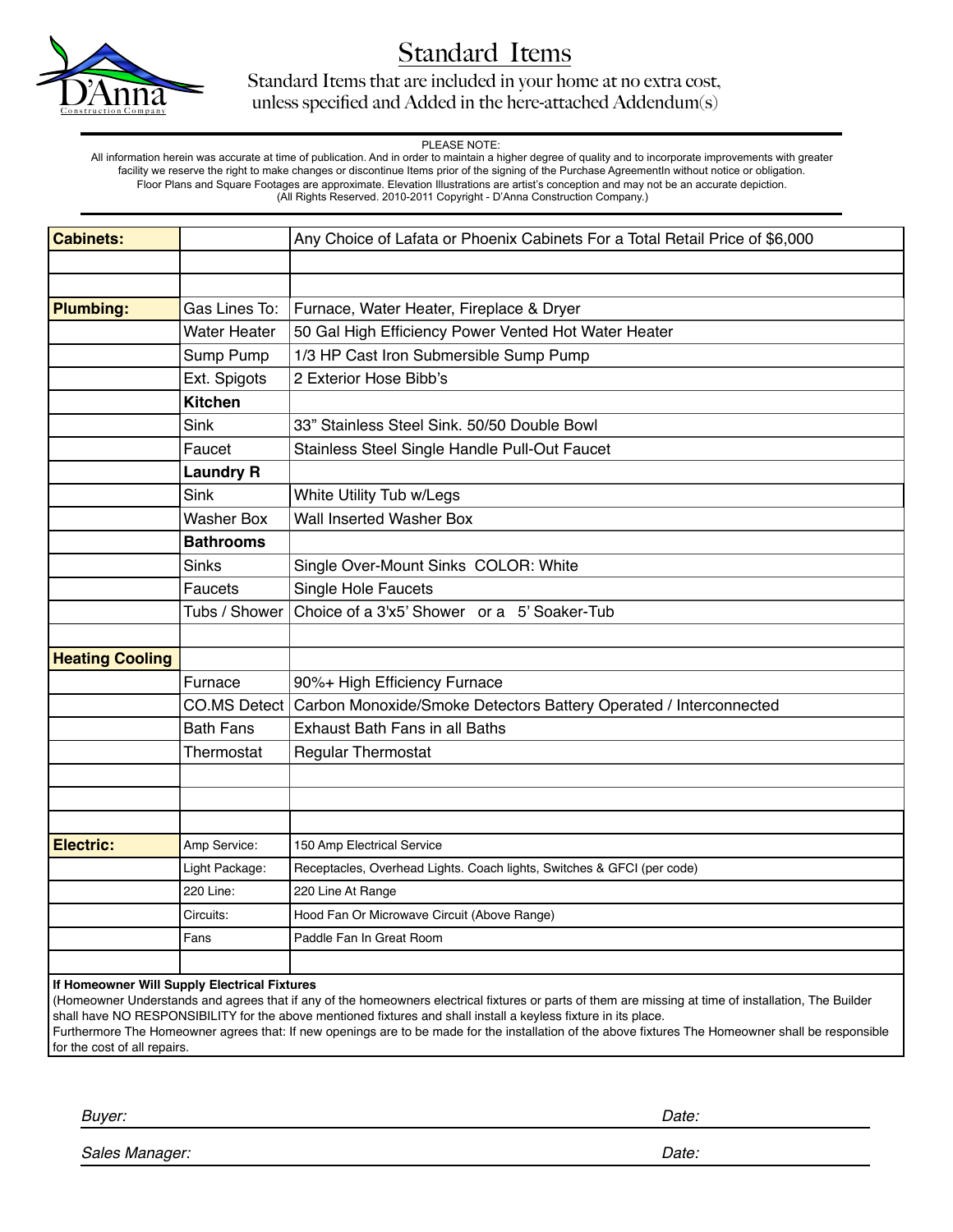

Standard Items that are included in your home at no extra cost, unless specified and Added in the here-attached Addendum(s)

### PLEASE NOTE:

 All information herein was accurate at time of publication. And in order to maintain a higher degree of quality and to incorporate improvements with greater facility we reserve the right to make changes or discontinue Items prior of the signing of the Purchase AgreementIn without notice or obligation. Floor Plans and Square Footages are approximate. Elevation Illustrations are artist's conception and may not be an accurate depiction. (All Rights Reserved. 2010-2011 Copyright - D'Anna Construction Company.)

| Insulation:          | $R-15$       | Between All 2x4 Exterior Walls                                                                                                                                                                                                           |  |
|----------------------|--------------|------------------------------------------------------------------------------------------------------------------------------------------------------------------------------------------------------------------------------------------|--|
|                      | $R-19$       | Between All 2x6 Exterior Walls                                                                                                                                                                                                           |  |
|                      | R-38         | At All Living Space Attic (None in the garage attic)                                                                                                                                                                                     |  |
|                      |              |                                                                                                                                                                                                                                          |  |
| <b>Drywall:</b>      |              | 5/8" Drywall On All Ceilings Where Trusses Are 24" O.C.                                                                                                                                                                                  |  |
|                      |              | Moisture Resistant Drywall At Tubs & Shower Walls.                                                                                                                                                                                       |  |
|                      |              | 1/2" Drywall On The Remaining Of House                                                                                                                                                                                                   |  |
|                      |              | Garage Drywall, Taped and Mudded Only. (Not finished for paint)                                                                                                                                                                          |  |
|                      |              | All nail pops and seam separations of the drywall (if any) Due to normal settling of your home, will be repaired after a 12 month period of occupancy.<br>Please Note: Builder will not be responsible to Re-Paint any of these repairs. |  |
|                      |              |                                                                                                                                                                                                                                          |  |
| Paint:               | Exterior:    | One Color Choice of: S. Williams Standard Exterior Paint Throughout (Not White)                                                                                                                                                          |  |
|                      | Interior:    | One Color Choice of: S. Williams Standard Flat Interior Paint Throughout                                                                                                                                                                 |  |
|                      | Int.Trim:    | One Color Choice of: S. Williams Standard Semi-Gloss Throughout                                                                                                                                                                          |  |
|                      |              |                                                                                                                                                                                                                                          |  |
| <b>Ceramic Tile:</b> | Type:        | Your Choice of Any Tile That Retails At \$2.50 Per Sq, Ft.                                                                                                                                                                               |  |
|                      | Floors:      | Kitchen, Nook, Hallway to Garage, Laundry-Room And All Bathroom Floors                                                                                                                                                                   |  |
|                      | Walls:       | Bath Tubs & Shower Walls Up-To 7'-0" High                                                                                                                                                                                                |  |
|                      |              |                                                                                                                                                                                                                                          |  |
| <b>Hardwood</b>      | Type:        | Your Choice of Any Hardwood Floor That Retails At \$3.25 Per Sq.Ft.                                                                                                                                                                      |  |
|                      | Floors:      | Foyer, Study, Kitchen, Nook And Hallway to Garage.                                                                                                                                                                                       |  |
|                      |              |                                                                                                                                                                                                                                          |  |
| Carpet:              | Type:        | Your Choice of Any Carpet That Retails At \$1.00 Per Sq. Ft. w/ #8 Lb Padding                                                                                                                                                            |  |
|                      | Floors:      | Great-Room, Bed-Rooms, Bed-Room Closets & Hallways.                                                                                                                                                                                      |  |
|                      |              |                                                                                                                                                                                                                                          |  |
| <b>Concrete:</b>     | Type:        | 4" Thick of Reg. Concrete poured over 5" gravel or compacted sand.                                                                                                                                                                       |  |
|                      | Location:    | Driveway, Garage Floor, City Walks, Walks to Porch, and Porch                                                                                                                                                                            |  |
|                      |              | Driveway (to be same width of garage door openings)                                                                                                                                                                                      |  |
|                      |              |                                                                                                                                                                                                                                          |  |
| <b>Garage Doors:</b> | 2 Car Garage | 16' x 7' Single Steel Non Insulated Garage Door                                                                                                                                                                                          |  |
|                      |              |                                                                                                                                                                                                                                          |  |
|                      |              |                                                                                                                                                                                                                                          |  |
|                      |              |                                                                                                                                                                                                                                          |  |
|                      |              |                                                                                                                                                                                                                                          |  |

| Buyer:         | Date: |
|----------------|-------|
| Sales Manager: | Date: |
|                |       |